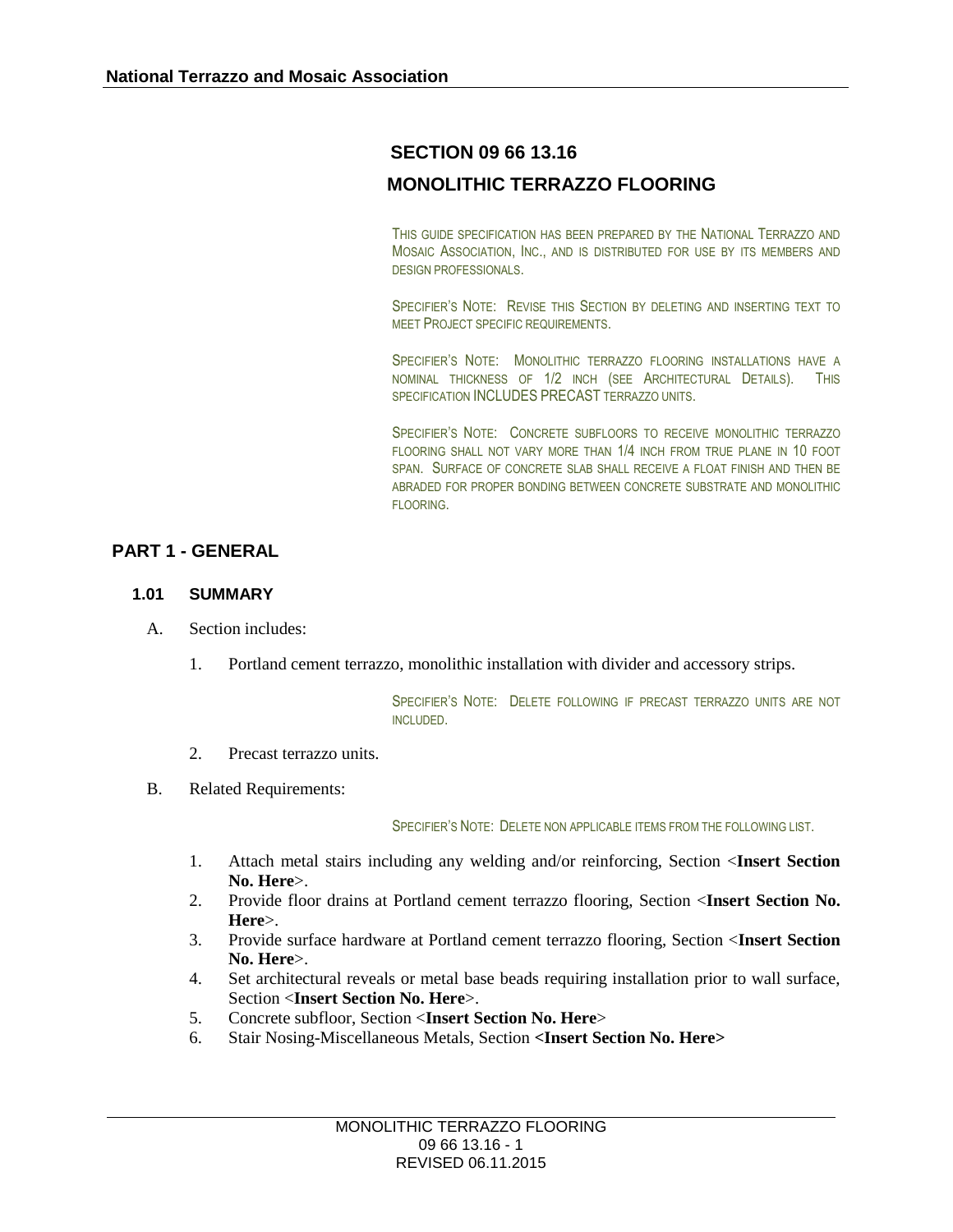### **1.02 DEFINITIONS**

A. NTMA: National Terrazzo and Mosaic Association, Inc.

### **1.03 PREINSTALLATION MEETINGS**

- A. Pre installation Conference: The General Contractor shall conduct a conference at project site before Terrazzo Contractor begins installation.
	- 1. The General Contractor shall invite Terrazzo Contractor, the Architect and representatives of the Owner.
	- 2. Review methods and procedures related to terrazzo including, but not limited to, the following:
		- a. Inspect and discuss condition of substrate and other preparatory work performed by other trades.
		- b. Review and finalize construction schedule and verify availability of materials, installer's personnel, equipment and facilities needed to make progress and avoid delays.
		- c. Review terrazzo mixes and patterns.
		- d. Review custom terrazzo mixes, designs and patterns.
		- e. Coordination with the work of other installers.

# **1.04 ACTION SUBMITTALS**

A. Product Data: Terrazzo Contractor shall submit Product Data for each type of product required for installation including:

> SPECIFIER'S NOTE: RETAIN ONLY THOSE ITEMS WHICH APPLY TO PROJECT IN THE FOLLOWING LISTING.

- 1. Strip materials.
- 2. Sealer.
- 3. Cement.

SPECIFIER'S NOTE: SHOP DRAWINGS MAY NOT BE REQUIRED FOR SMALL AREAS OR SIMPLE DESIGNS. DELETE FOLLOWING PARAGRAPH IF SHOP DRAWINGS ARE NOT REQUIRED.

B. Shop Drawings: Terrazzo Contractor shall prepare and submit Shop Drawings that include plans, elevations, sections, component details and attachments to other work. Include terrazzo installation requirements. Show layout of the following:

> SPECIFIER'S NOTE: RETAIN ONLY THOSE ITEMS WHICH APPLY TO PROJECT IN THE FOLLOWING LISTING.

- 1. Divider strips.
- 2. Expansion joint strips.
- 3. Accessory strips.
- 4. Abrasive strips.
- 5. Stair treads, risers and landings.
- 6. Terrazzo patterns.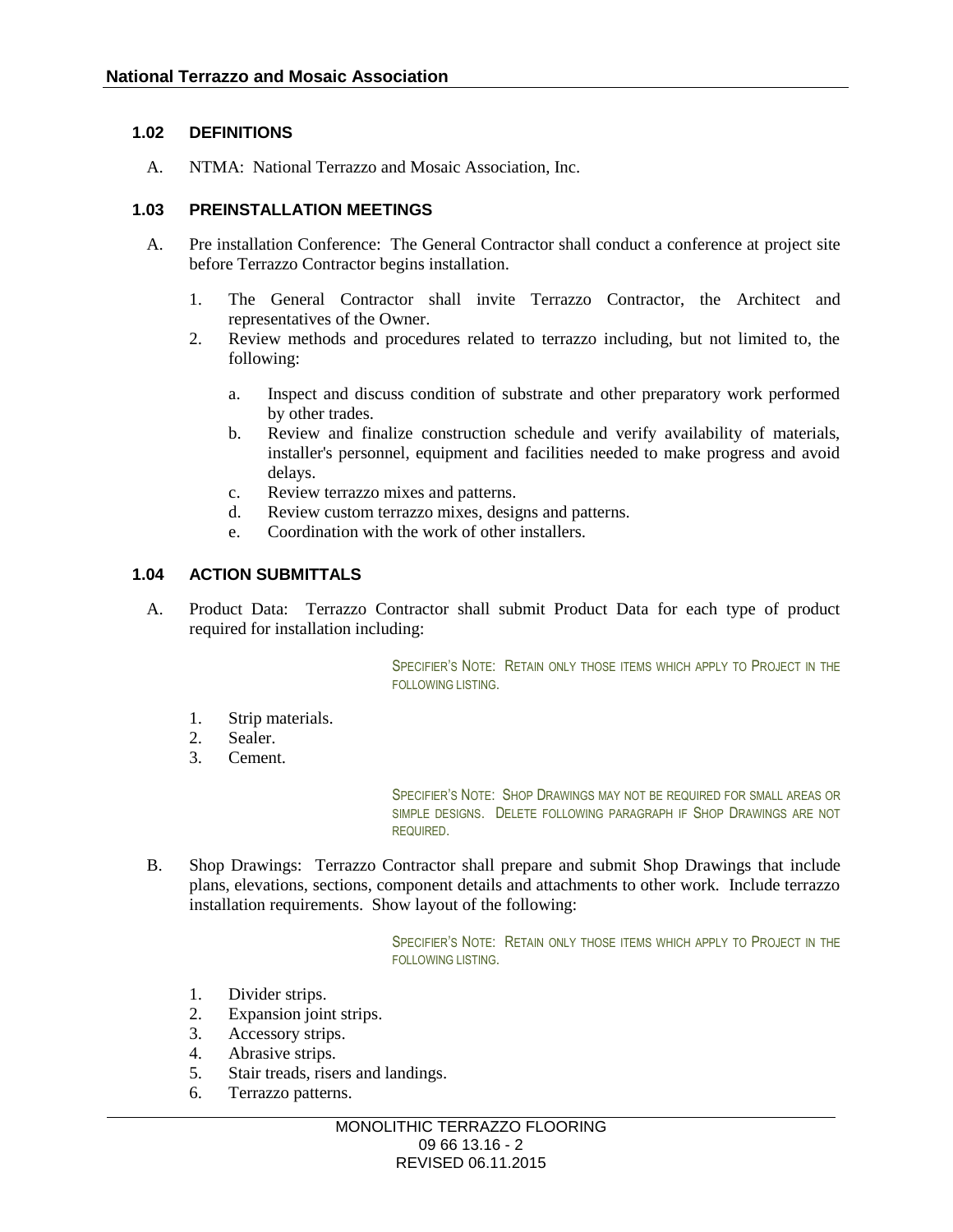### 7. <**Insert requirements**>

SPECIFIER'S NOTE: KEEP PARAGRAPH BELOW FOR RELATIVELY SMALL AND SIMPLE PROJECTS WHERE TERRAZZO COLORS AND PATTERNS HAVE ALREADY BEEN SELECTED. DELETE PARAGRAPH IF KEEPING "SAMPLES FOR INITIAL SELECTION" OR "SAMPLES FOR VERIFICATION" PARAGRAPHS BELOW.

### C. Samples:

1. Terrazzo Contractor shall prepare and submit a maximum of three samples, sizes [**6 by 6 inches**] [**12 by 12 inches**] for each color and type of terrazzo specified.

> SPECIFIER'S NOTE: DELETE FOLLOWING PARAGRAPH IF PRECAST TERRAZZO IS NOT USED.

2. Terrazzo Contractor shall submit three samples, sizes **[6 by 6 inches] [12 by 12 inches]** for each color and type of precast terrazzo specified.

> SPECIFIER'S NOTE: KEEP PARAGRAPH BELOW FOR PROJECTS WHERE TERRAZZO COLORS WILL BE SELECTED DURING CONSTRUCTION FROM NTMA COLOR PLATES. DELETE PARAGRAPH WHERE TERRAZZO COLORS HAVE BEEN SELECTED AND ARE INDICATED ON THE DRAWINGS AND SPECIFICATIONS.

D. Samples for Initial Selection: Terrazzo Contractor shall submit NTMA "Color Palette Brochure" showing full range of colors and patterns available for each terrazzo type.

> SPECIFIER'S NOTE: KEEP PARAGRAPH BELOW FOR LARGER AND MORE COMPLEX PROJECT. DELETE PARAGRAPH WHERE TERRAZZO COLORS HAVE BEEN SELECTED AND ARE INDICATED ON THE DRAWINGS AND SPECIFICATIONS.

- E. Samples for Verification: Terrazzo Contractor shall prepare and submit samples for each type, material, color and pattern of terrazzo and accessory required showing the full range of color, texture and pattern variations expected.
	- 1. Terrazzo: [**6 by 6 inch**] [**12 by 12 inch**] samples
	- 2. Accessories: 6 inch long Samples of each type and kind of exposed strip item required

SPECIFIER'S NOTE: DELETE FOLLOWING PARAGRAPH IF PRECAST TERRAZZO IS NOT USED.

3. Precast Terrazzo Units: Samples, sizes **[6 by 6 inches] [12 by 12 inches]** for each color and type of precast terrazzo specified.

### **1.05 INFORMATIONAL SUBMITTALS**

- A. Qualification Data: Terrazzo Contractor shall submit two copies of qualification data.
	- 1. Include list of projects indicating name and location of project, name of Owner, name and contact information for General Contractor, and name and contact information for Architect.
	- 2. Include letter from NTMA with the name of the Project and name of member, stating current member status.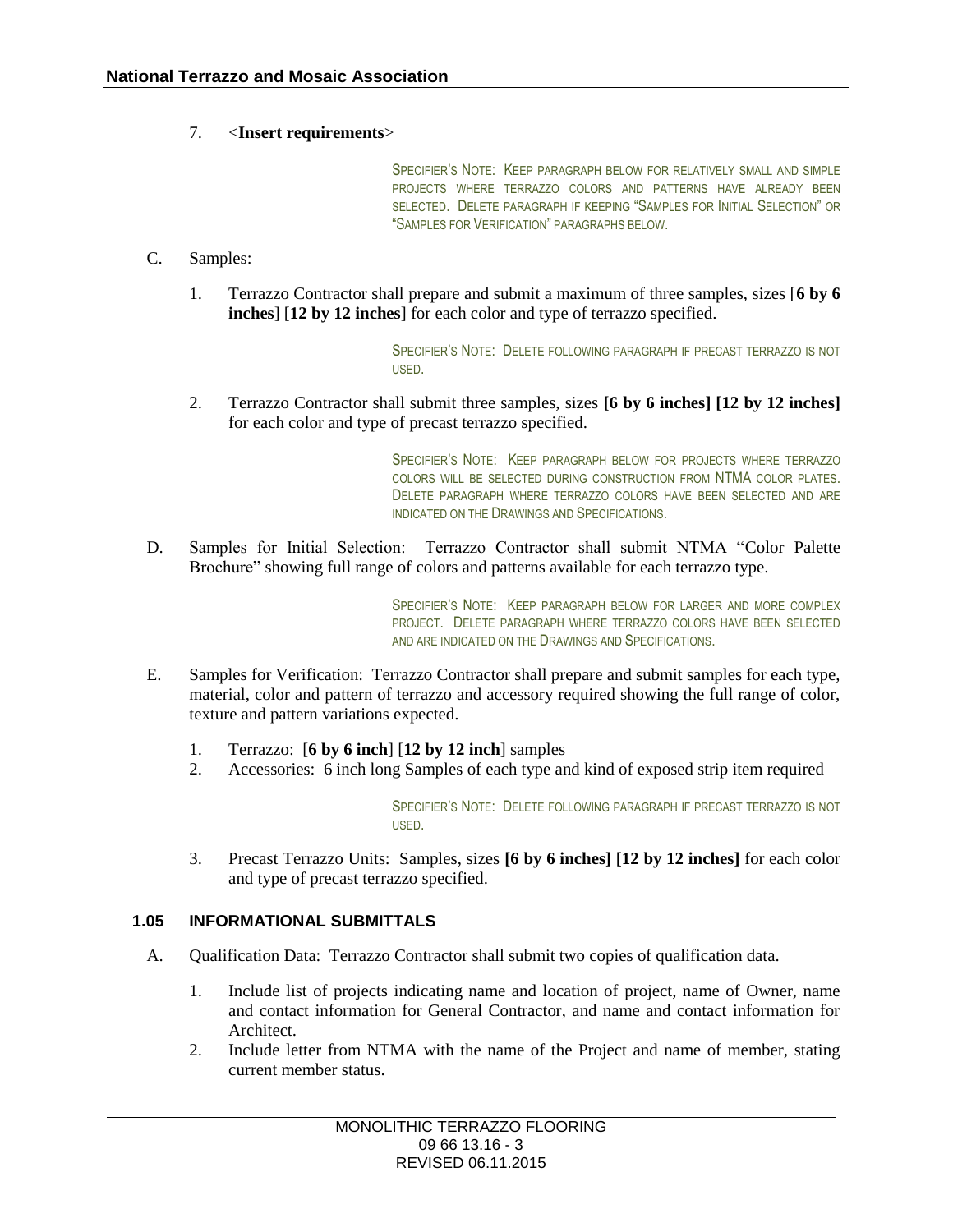# **1.06 CLOSEOUT SUBMITTALS**

A. Maintenance Literature: Terrazzo Contractor shall submit two copies of NTMA maintenance recommendations.

### **1.07 QUALITY ASSURANCE**

- A. Acceptable Suppliers: A firm experienced in manufacturing products in accordance with NTMA standards and with a record of successful in-service performance, as well as sufficient production capacity to produce required materials.
- B. Acceptable Terrazzo Contractor: A Contractor Member of NTMA whose work has resulted in construction with a record of successful in-service performance.
	- 1. Installer shall have completed terrazzo installations within the past 5 years of scale and complexity similar to the proposed installation.
- C. Source Limitations for Aggregates: Terrazzo Contractor shall obtain each color, grade, type, and variety of granular materials from sources capable of providing materials of consistent quality in appearance and physical properties.

SPECIFIER'S NOTE: SIZE OF MOCKUP SHOULD BE DEPENDENT TO NUMBER OF COLORS AND PATTERNS. USUALLY A MOCKUP OF 50 TO 100 SO. FT. SHOULD BE SUFFICIENT. DETAIL MOCKUP DESIRED ON DRAWINGS. KEEP REQUIREMENTS FOR MOCKUP FOR LARGER AND MORE COMPLEX PROJECTS.

- D. Mockups: Terrazzo Contractor shall construct mockup if required in bid or scope of work documents to verify selections made under Sample submittals and to demonstrate aesthetic effects and set quality standards for materials and execution.
	- 1. Build mockup as indicated on Drawings.
	- 2. Approved mockups may become part of the completed Work if undisturbed at time of Substantial Completion.

#### **1.08 DELIVERY, STORAGE AND HANDLING**

- A. Materials shall be delivered to Project site in supplier's original wrappings and containers, labeled with source or manufacturer's name, material or product brand name and lot number if any.
- B. Materials shall be stored in their original, undamaged packages and containers.

### **1.09 PROJECT CONDITIONS**

- A. General Contractor shall provide sufficient water, temporary heat and light, and adequate electric power with suitable outlets connected and distributed for use within 100 feet of any working space.
- B. General Contractor shall provide temporary enclosures and other suitable methods to protect adjacent spaces from damage during installation.
	- 1. Maintain ambient temperatures in the area to receive terrazzo at not less than 50 deg. F.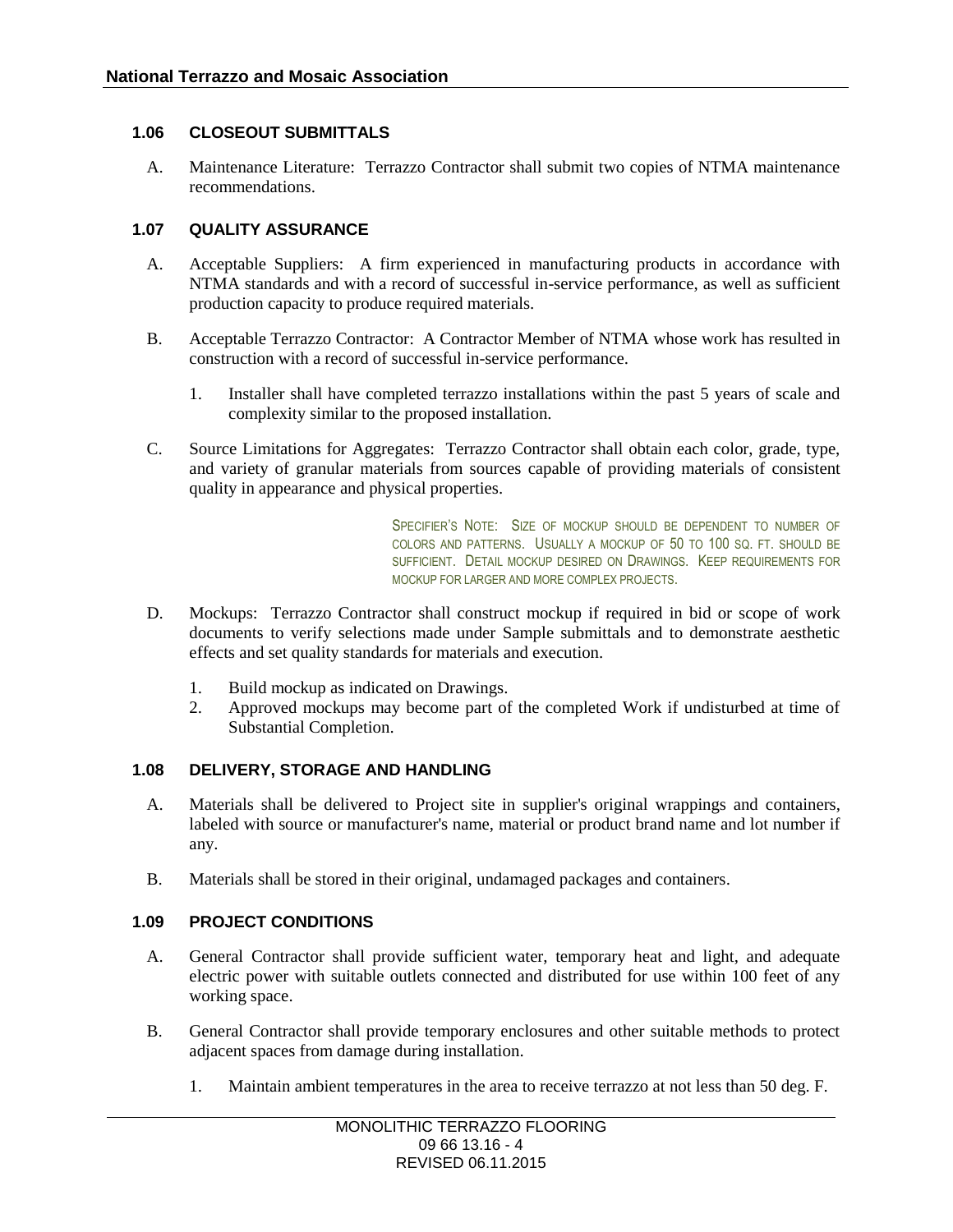- 2. Maintain adequate ventilation in the area to receive terrazzo.
- C. Terrazzo Contractor shall protect other adjacent work from water and dust generated by grinding operations.

#### **1.10 GUARANTEE**

A. One year from date of completion of terrazzo installation.

### **PART 2 - PRODUCTS**

#### **2.01 MATERIALS**

SPECIFIER'S NOTE: SELECT WHITE OR GRAY CEMENT. BOTH WHITE AND GRAY PORTLAND CEMENT MAY NOT BE UNIFORM IN COLOR AND MAY PRODUCE A VARIATION OF SHADE IN THE MATRIX.

- A. Portland Cement: ASTM C 150, Type 1, [**white**][**gray**].
- B. Water: Potable
- C. Sand: ASTM C 33/C33M, clean, washed, and locally available

SPECIFIER'S NOTE: RETAIN "RECYCLED CONTENT OF PORTLAND CEMENT TERRAZZO FLOORING" SUBPARAGRAPH BELOW TO SPECIFY RECYCLED CONTENT IF APPLYING FOR LEED CREDIT MR 4.

D. Marble Chips:

SPECIFIER'S NOTE: STANDARD MARBLE AGGREGATES ARE NO. 1 AND NO. 2 SIZE UNLESS SPECIFIED OTHERWISE.

- 1. Size: NTMA gradation standards
- 2. Abrasion and Impact Resistance: Not more than 40 percent loss when tested in accordance with ASTM C 131
- 3. Chips shall contain no deleterious or foreign matter

SPECIFIER'S NOTE: PORTLAND CEMENT TERRAZZO USUALLY ONLY INCLUDES MARBLE CHIPS. OTHER DECORATIVE MATERIALS (SYNTHETIC SHIPS, METAL, GLASS, PORCELAIN, ETC.) THAT DO NOT COMPLY WITH REQUIREMENTS SPECIFIED ABOVE MAY BE USED AFTER CONSULTING WITH THE TERRAZZO CONTRACTOR FOR SPECIFIC USAGE GUIDELINES AND RECOMMENDATIONS.

- E. Divider Strips:
	- 1. Material: [**Zinc**][**Brass**].
	- 2. Strip Thickness: [**16 gauge**]
	- 3. Type: "L" Strips, 1/2 inch

SPECIFIER'S NOTE: 1-1/4 INCH STRIP MAY BE UTILIZED WHEN SLAB IS SAW CUT.

SPECIFIER'S NOTE: DELETE FOLLOWING SUBPARAGRAPH IF HEAVY TOP DIVIDER STRIPS ARE NOT USED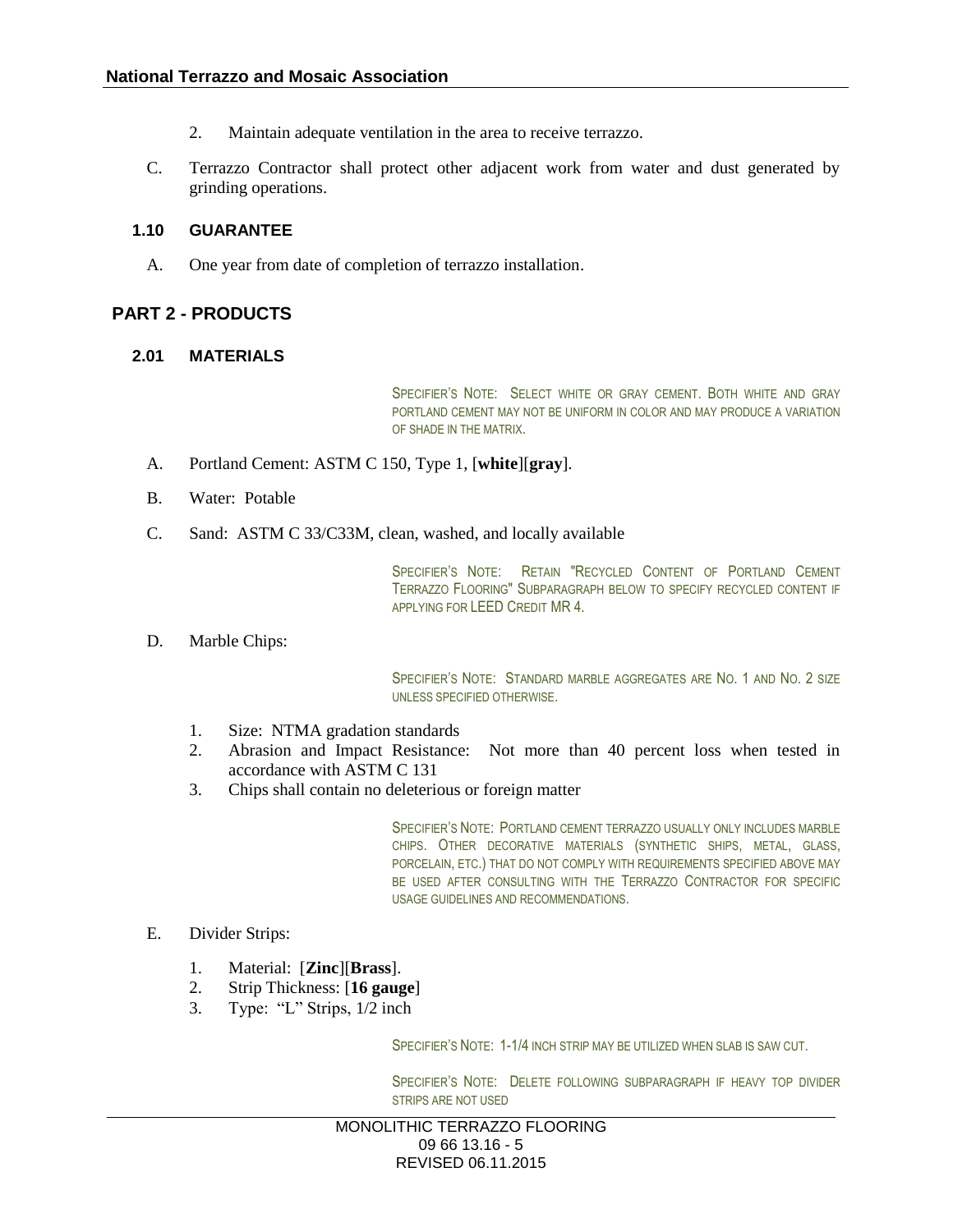- 4. Heavy Top Thickness: **[1/8 inch] [1/4 inch] [3/8 inch]**.
- 5. Depth: 1/2 inch

SPECIFIER'S NOTE: DELETE FOLLOWING IF ABRASIVE STRIPS ARE NOT INCLUDED.

- F. Abrasive Strips: [**Three-line**] [**Two-line**] [**One-line**] [**Abrasive nosing strip and two-line**] <**Insert requirements**> abrasive inserts at nosing. Silicon carbide or aluminum oxide, or combination of both, in epoxy resin binder and set in channel
	- 1. Width: 1/2 inch.
	- 2. Depth: As required by terrazzo thickness
	- 3. Length: **[4 inches less than stair width]** [**As indicated**] <**Insert dimension**>.
	- 4. Color: [**Black**] [**Darker than terrazzo, as selected by Architect**] <**Insert requirements**>.
- G. Colorants: Alkali-resistant color stable pigments

SPECIFIER'S NOTE: NOTE: REFER TO NTMA INFORMATION GUIDE FOR FURTHER INFORMATION.

SPECIFIER'S NOTE: RETAIN THE FOLLOWING ONLY FOR POURED-IN-PLACED INSTALLATIONS OVER STEEL STAIRS.

- H. Steel Wire Lath: ASTM A 185, galvanized welded wire mesh, 2 by 2 by 16 ga.
- I. Curing Materials: Water or polyethylene sheeting

SPECIFIER'S NOTE: DELETE FOLLOWING PARAGRAPH IF PRECAST TERRAZZO UNITS ARE NOT REQUIRED.

### **2.02 PRECAST TERRAZZO**

- A. General: Terrazzo Contractor shall provide precast terrazzo units as indicated on Drawings and as specified.
- B. Precast Terrazzo Base: Minimum 3/4-inch-thick, reinforced, portland cement terrazzo units cast in maximum lengths possible, but not less than 36 inches. Comply with manufacturer's written recommendations for fabricating precast terrazzo base units in sizes and profiles indicated.
	- 1. Type: [**As indicated**] [**Coved with minimum 3/4-inch radius**] [**Straight**] [**Splayed**] <**Insert requirements**>.

SPECIFIER'S NOTE: RETAIN FIRST OPTION IN "TOP EDGE" SUBPARAGRAPH BELOW IF TOP EDGE IS CONCEALED.

- 2. Top Edge: [**Straight, unfinished**] [**Beveled with polished top surface**] [**Radius edge with polished top surface**] <**Insert requirements**>.
- 3. Outside Corner Units: With finished returned edges or mitered at outside corner.
- 4. Color, Pattern, and Finish: [**As selected by Architect from full range of industry colors**] [**Match Architect's sample**] [**Match adjacent poured-in-place terrazzo**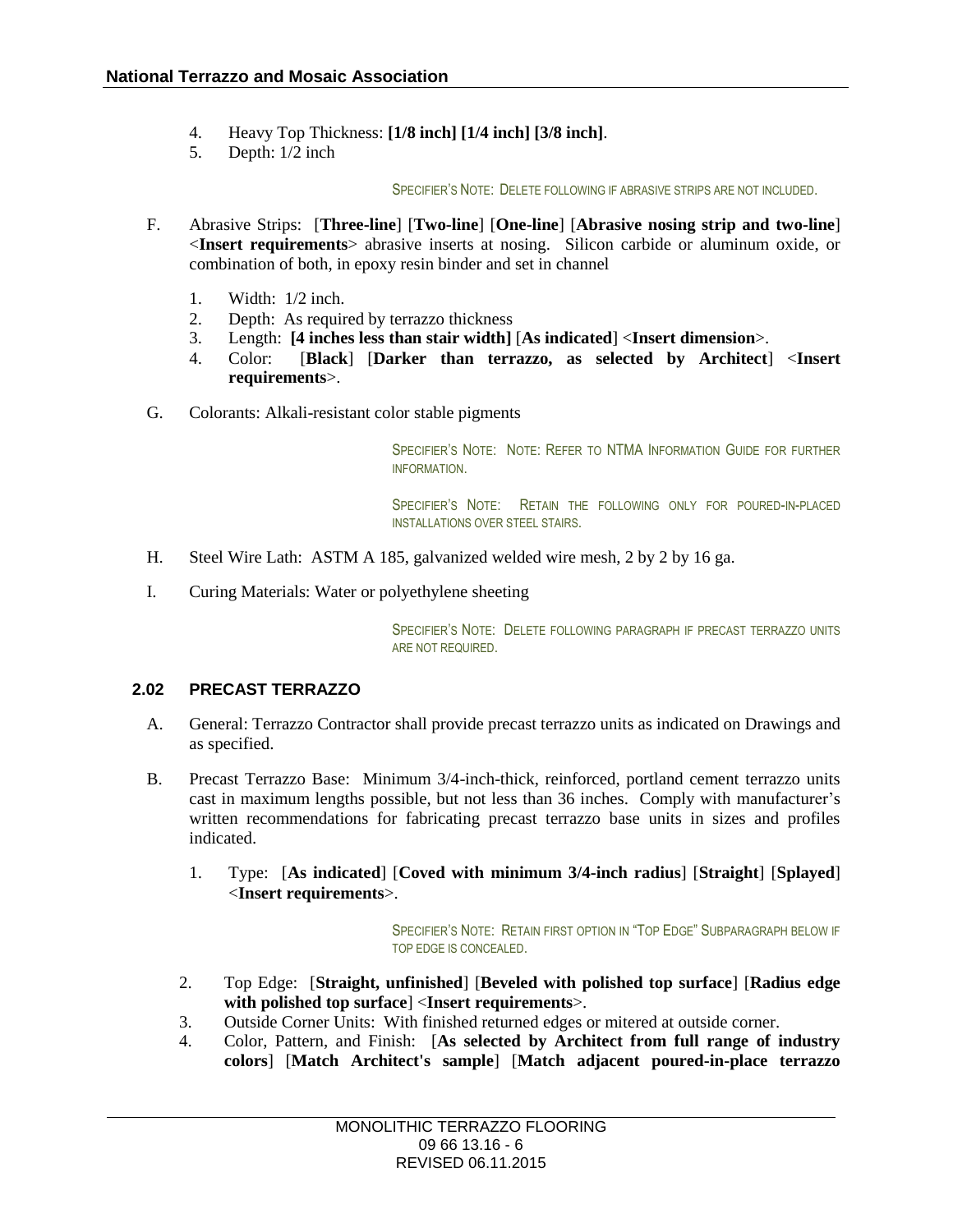# **flooring border**] [**Match adjacent poured-in-place terrazzo flooring field**] [**As indicated**]<**Insert requirements**>.

RETAIN "PRECAST TERRAZZO UNITS" PARAGRAPH BELOW FOR PRECAST TERRAZZO STAIR TREADS, RISERS, OR LANDINGS. FOLLOWING ASSUMES THAT PRECAST UNITS ARE FULLY SUPPORTED. DETAIL PROFILE, ANCHORAGE, AND OTHER REQUIREMENTS ON DRAWINGS OR INSERT BELOW. COPY AND RE-EDIT IF MORE THAN ONE TYPE IS REQUIRED; INSERT A UNIQUE DESIGNATION FOR EACH TYPE AND INDICATE LOCATIONS ON DRAWINGS. PRECAST TERRAZZO STAR UNITS ARE RECOMMENDED FOR INSTALLATION OVER CONCRETE, STEEL PLATE, OR STEEL PAN STAIRS.

- C. Precast Terrazzo Stair Units: Minimum [**2-inch-**] <**Insert dimension**> thick, reinforced, portland cement terrazzo stair units. Comply with manufacturer's written recommendations for fabricating precast terrazzo units in sizes and profiles indicated. Reinforce units as required by unit sizes, profiles, and thicknesses and as recommended by manufacturer. Finish exposed-to-view edges and reveals to match face finish. Ease exposed edges to 1/8-inch radius.
	- 1. Provide the following types of precast stair units:
		- a. Stair treads.
		- b. Stair risers.
		- c. Stair landings.
		- d. <**Insert item**>.

SPECIFIER'S NOTE: COORDINATE "COLOR, PATTERN, AND FINISH" SUBPARAGRAPH BELOW WITH ANY PRECAST UNITS IN LIST ABOVE. RE-EDIT IF TREADS, RISERS, OR LANDING UNITS ARE DIFFERENT.

2. Color, Pattern, and Finish: [**As selected by Architect from full range of industry colors**] [**Match Architect's sample**] [**Match adjacent poured-in-place terrazzo flooring border**] [**Match adjacent poured-in-place terrazzo flooring field**] [**As indicated**]<**Insert requirements**>.

> SPECIFIER'S NOTE: KEEP ONE OF THE FOLLOWING TYPES OF SETTING MATERIALS FOR INSTALLING PRECAST TERRAZZO OR KEEP BOTH IF SETTING MATERIAL IS TERRAZZO CONTRACTOR'S OPTION.

- D. Setting Materials for Precast Terrazzo:
	- 1. Latex-Portland Cement Mortar (Thin Set): ANSI A118.4.

SPECIFIER'S NOTE: EPOXY IS RECOMMENDED FOR INSTALLATION OVER STEEL SUBSTRATES BUT CAN BE USED WITH OTHER SUBSTRATES. THIN SET LATEX-PORTLAND CEMENT MORTAR IS NOT RECOMMENDED FOR METAL SUBSTRATES.

2. Epoxy Adhesive: Two component, compatible with terrazzo units and substrate.

## **2.03 MISCELLANEOUS ACCESSORIES**

A. Sealer: Terrazzo Contractor shall provide a non-ambering, clear sealer that is chemically neutral; does not impair terrazzo aesthetics or physical properties; is recommended by terrazzo matrix manufacturer. Sealers shall comply with the following: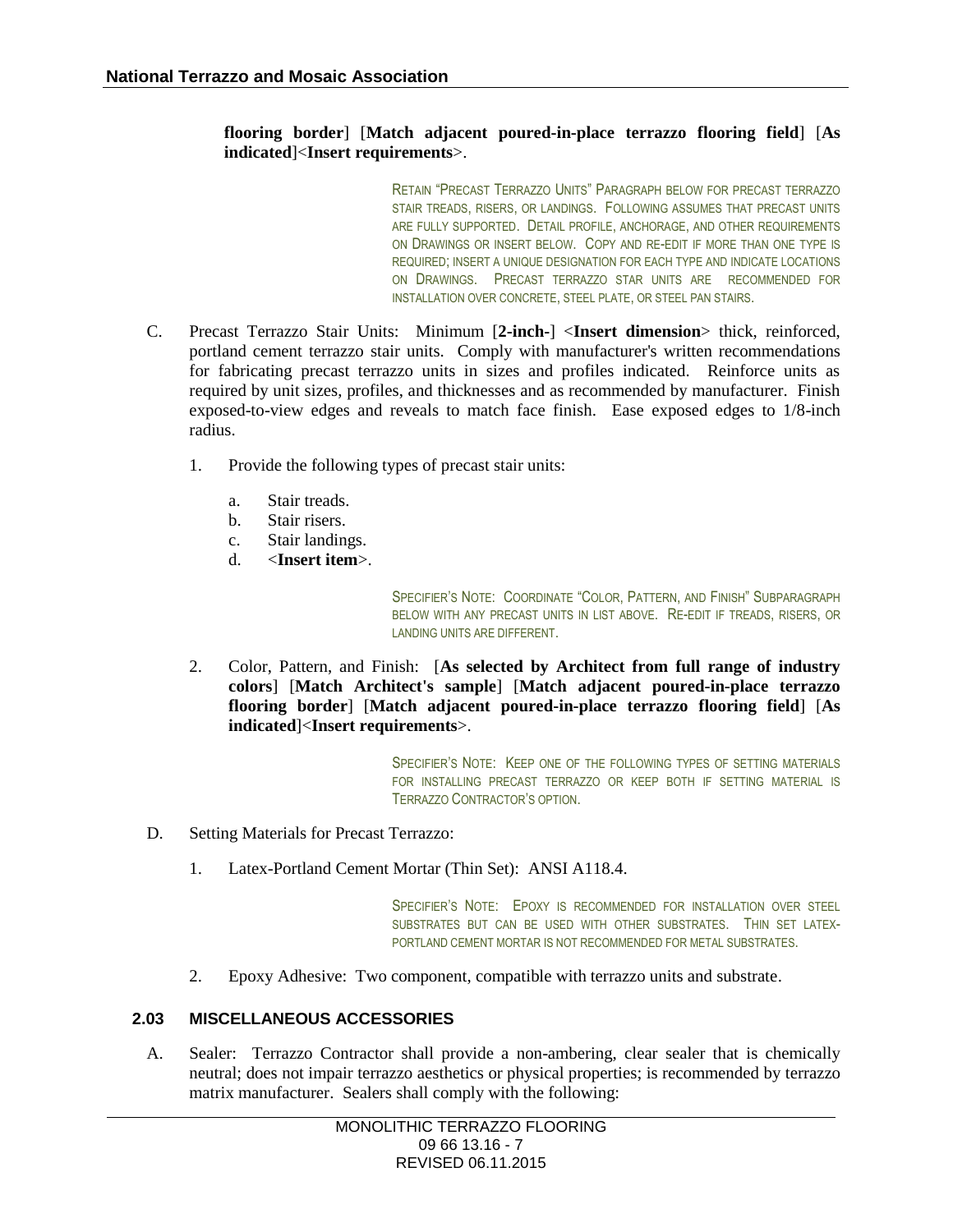- 1. Comply with requirements of authorities having jurisdiction.
- 2. Comply with ASTM D 2047.

SPECIFIER'S NOTE: RETAIN ONLY ONE OPTION IN THE FOLLOWING PARAGRAPH.

3. Water Based Sealer Properties: With pH factor between 7 and 10.

SPECIFIER'S NOTE: RETAIN ONLY PARAGRAPH ABOVE TO RESTRICT SEALERS TO THOSE THAT ARE WATER BASED. RETAIN PARAGRAPH BELOW IF SOLVENT BASED SEALERS ARE PERMITTED.

4. Solvent Based Sealer Properties: Flashpoint at 80 deg. F according to ASTM D 56.

#### **2.04 MIXES**

A. Terrazzo Selection: Terrazzo Contractor shall provide standard terrazzo mix(es) according to the following:

> SPECIFIER'S NOTE: USUALLY KEEP ONLY ONE OF THE FOLLOWING SUBPARAGRAPHS FOR SPECIFYING TERRAZZO MIX COLOR.

> SPECIFIER'S NOTE: RETAIN FOLLOWING IF SPECIFYING A COLOR FROM A NTMA PLATE NO.

1. NTMA Plate No. <**Insert standard terrazzo**>

SPECIFIER'S NOTE: RETAIN FOLLOWING IF COLOR WILL BE CHOSEN FROM A NTMA PLATE NO. AFTER CONTRACT IS AWARDED.

2. Mix Color: [**As selected by Architect from NTMA standard-terrazzo plates**] <**Insert NTMA color plate designation**>

> SPECIFIER'S NOTE: RETAIN FOLLOWING IF A CUSTOM COLOR HAS BEEN CHOSEN AND A MIX WILL BE SPECIFIED. MODIFY AS REQUIRED FOR DESIRED MIX. PERCENTAGES MUST ADD UP TO 100 PERCENT. COPY IF ADDITIONAL MIX REQUIREMENT ARE NEEDED. DO NOT KEEP THE FOLLOWING IF CHOOSING FROM NTMA'S STANDARD TERRAZZO PLATES.

- 3. Custom Mix Color and Pattern:
	- a. Color No. 1:
		- 1) Cement Color: [**White**][**Gray**].
		- 2) Chips: [**No. 1**][**No. 2**] <**insert grade of chip**> <**insert percentage**> percent.
		- 3) Chips: [**No. 1**][**No. 2**] <**insert grade of chip**> <**insert percentage**> percent.
		- 4) Chips: [**No. 1**][**No. 2**] <**insert grade of chip**> <**insert percentage**> percent.
	- b. Color No. 2:
		- 1) Cement Color: [**White**][**Gray**].
		- 2) Chips: [**No. 1**][**No. 2**] <**insert grade of chip**> <**insert percentage**> percent.
		- 3) Chips: [**No. 1**][**No. 2**] <**insert grade of chip**> <**insert percentage**> percent.
		- 4) Chips: [**No. 1**][**No. 2**] <**insert grade of chip**> <**insert percentage**> percent.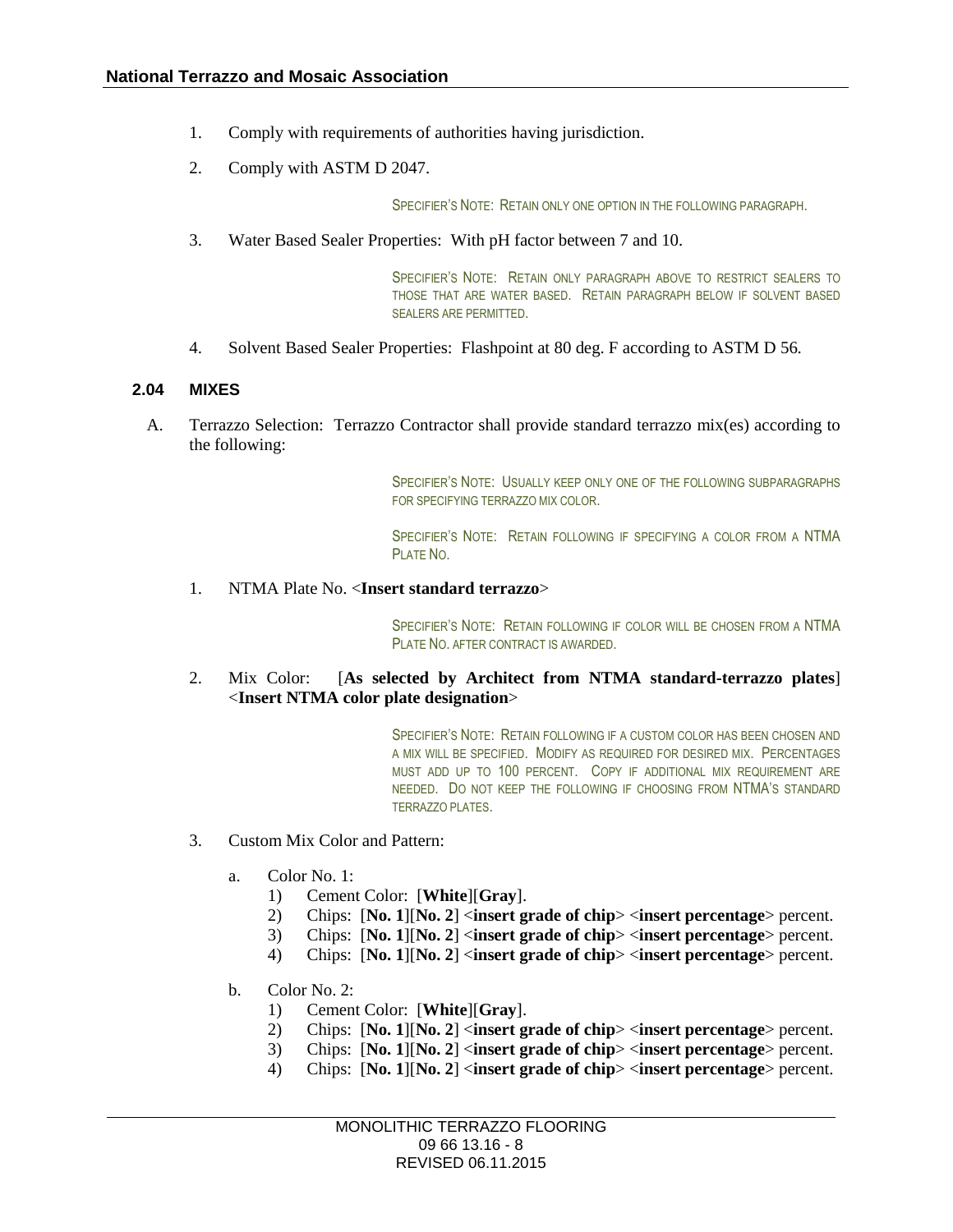- c. Color for Base:
	- 1) Cement Color: [**White**][**Gray**].
	- 2) Chips: [**No. 1**] <**insert grade of chip**> <**insert percentage**> percent.
	- 3) Chips: [**No. 1**] <**insert grade of chip**> <**insert percentage**> percent.
	- 4) Chips: [**No. 1**] <**insert grade of chip**> <**insert percentage**> percent.

SPECIFIER'S NOTE: RETAIN FOLLOWING IF A CUSTOM COLOR HAS BEEN CHOSEN AND MATCHING AN APPROVED SAMPLE WILL BE REQUIRED OR IF TERRAZZO IS REQUIRED TO MATCH AN EXISTING INSTALLATION.

- 4. Custom Mix Color and Pattern: [**Match Architect's sample**] [**Match existing**]
- B. Proportions for Terrazzo Topping: One 94-lb. bag of Portland cement per 150 lb. of marble chips, [**color pigment]** and sufficient potable water to produce a workable mix
- C. Mixing of Terrazzo Topping:
	- 1. Charge and mix marble chips, portland cement, and color pigment if required.
	- 2. Add water and mix to a uniform workable consistency.

# **PART 3 - EXECUTION**

### **3.01 EXAMINATION**

- A. The General Contractor and Architect shall examine substrates and areas, with Terrazzo Contractor present, for compliance with requirements for installation tolerances and other conditions affecting performance of the work.
	- 1. Verify that concrete surfaces to receive monolithic terrazzo flooring are sound, free of laitance, glaze, efflorescence, curing compounds, form-release agents, dust, dirt, grease, oil and other contaminants incompatible with terrazzo flooring materials.
- B. Terrazzo Contractor shall proceed with installation only after unsatisfactory conditions, including levelness tolerances, have been corrected.

### **3.02 PREPARATION**

- A. General Contractor shall broom clean area to receive terrazzo to remove loose chips and all foreign matter.
- B. Terrazzo Contractor shall prepare slab to meet CSP 3-5.

# **3.03 POURED-IN-PLACE TERRAZZO INSTALLATION**

- A. Strip Materials: Terrazzo Contractor shall install strip materials as follows:
	- 1. Divider and Control Joint Strips:
		- a. Locate divider strips in locations indicated.
		- b. Install control-joint strips back to back in locations indicated.
		- c. Install strips in adhesive setting bed without voids below strips.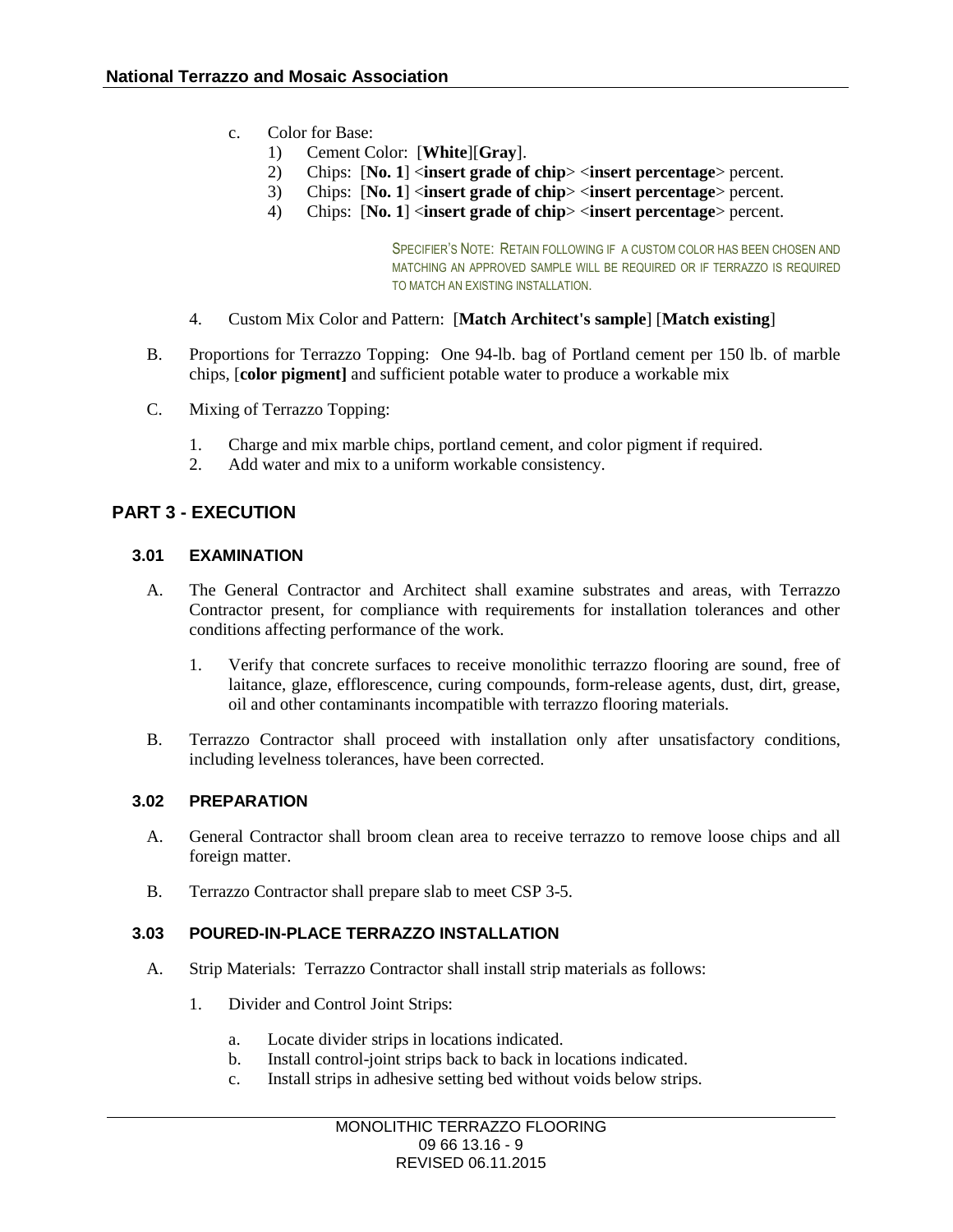SPECIFIER'S NOTE: RETAIN "ACCESSORY STRIPS" SUBPARAGRAPH BELOW FOR ACCESSORY STRIPS.

- 2. Accessory Strips: Install as required to provide a complete installation.
- B. Placing Terrazzo:
	- 1. Place terrazzo mixture in panels formed by divider strips and trowel mixture to top of strips.
	- 2. Seeding of additional marble chips is optional.
	- 3. Roll and compact surface until all excess cement and water has been extracted.
	- 4. Trowel to a dense uniform flat surface disclosing lines of divider strips.

SPECIFIER'S NOTE: RETAIN "ABRASIVE STRIPS" SUBPARAGRAPH BELOW FOR ABRASIVE STRIPS. OPTION IS BASED ON NTMA RECOMMENDATIONS FOR PRECAST TERRAZZO STAIR TREADS.

5. Abrasive Strips: Install with surface of abrasive strip positioned at a nominal 1/16 inch higher than terrazzo surface.

> SPECIFIER'S NOTE: CURING MAY NOT BE NECESSARY UNDER VERY HUMID CONDITIONS.

- C. Curing: Terrazzo Contractor shall cure the terrazzo topping as follows:
	- 1. After placing terrazzo and composition has sufficiently set, cover with water or polyethylene sheeting.
	- 2. Cure until topping develops sufficient strength to prevent lifting or pulling of terrazzo chips during grinding.

SPECIFIER'S NOTE: DELETE THE FOLLOWING PARAGRAPH AND ASSOCIATED SUBPARAGRAPHS IF POURED IN PLACE TERRAZZO BASE IS NOT USED.

SPECIFIER'S NOTE: EXACT MATCH BETWEEN BASE AND FLOOR IS USUALLY NOT POSSIBLE.

- D. Poured in Place Terrazzo Base: Terrazzo Contractor shall provide mix color for terrazzo base to match [**approved sample**] [**approved mockup**].
	- 1. Terrazzo Contractor shall place and finish terrazzo base at the same time the terrazzo floor is being installed.

SPECIFIER'S NOTE: DELETE THE FOLLOWING PARAGRAPH AND ASSOCIATED SUBPARAGRAPH IF TERRAZZO STAIRS ARE NOT USED. POURED IN PLACE TERRAZZO IS RECOMMENDED FOR INSTALLATION OVER CONCRETE STAIRS OR STEEL PAN STAIRS.

- E. Poured in Place Terrazzo Stairs: Terrazzo Contractor shall provide mix color for treads and risers to match [**main terrazzo field**] [**terrazzo border**] **[as indicated on Drawings]**.
	- 1. Place and finish terrazzo stair treads and risers at the same time the terrazzo floor is being installed.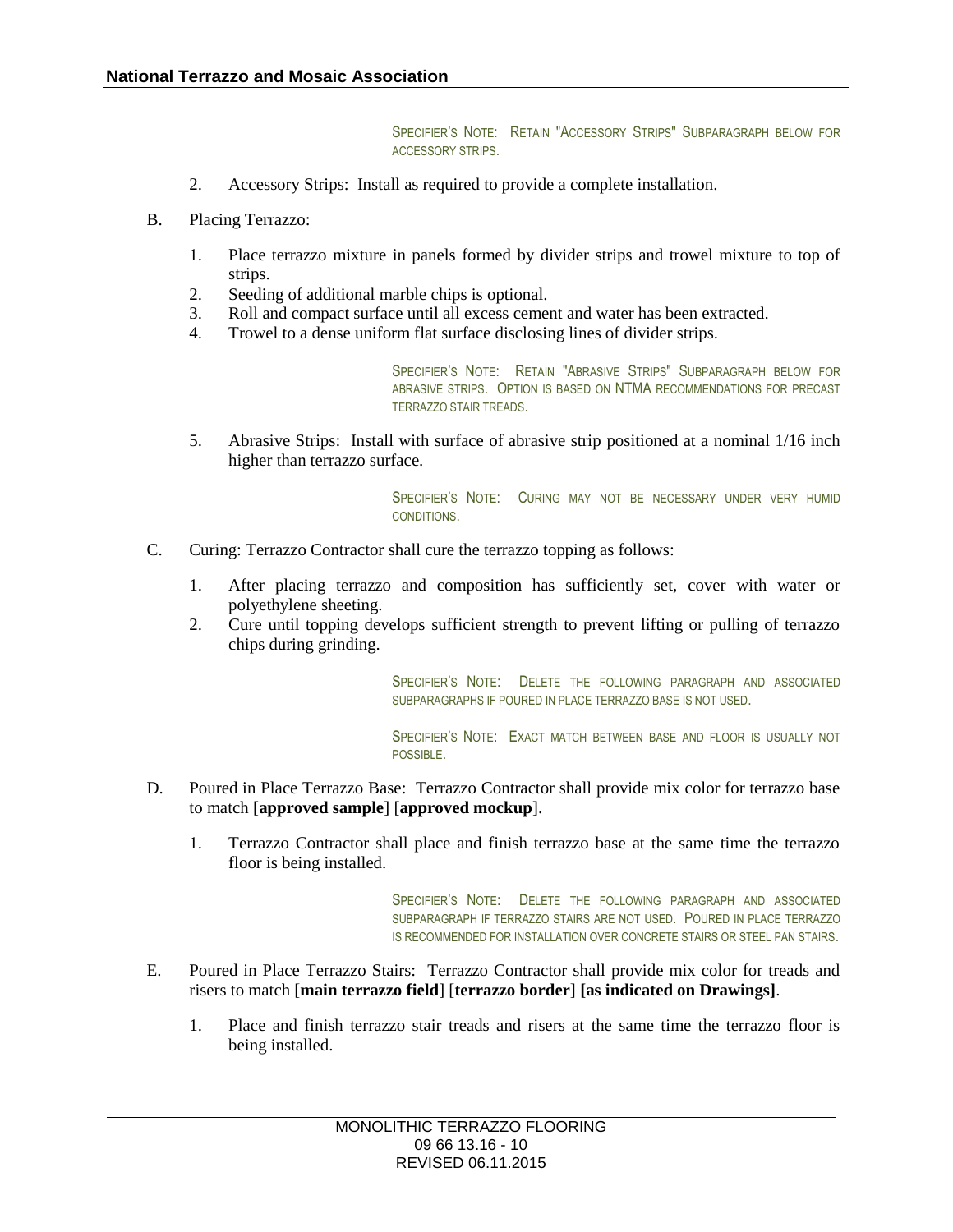SPECIFIER'S NOTE: RETAIN THE FOLLOWING ONLY FOR POURED-IN-PLACED INSTALLATIONS OVER STEEL STAIRS.

- 2. Apply two sheet of steel wire lath to steel treads and risers. Offset each sheet so that wires are 2 inches o. c. Screw attach to steel substrates.
- F. Finishing: Terrazzo Contractor shall finish the terrazzo topping as follows:
	- 1. Rough Grinding: Grind with 24 or finer grit stones or with comparable diamond plates.
	- 2. Grouting:
		- a. Cleanse floor with clean water and rinse.
		- b. Remove excess rinse water and machine or hand-apply grout, taking care to fill voids.

SPECIFIER'S NOTE: CURING MAY NOT BE NECESSARY UNDER VERY HUMID CONDITIONS.

3. Cure Grout: Cure until grout is ready for fine grinding.

SPECIFIER'S NOTE: GROUT MAY BE LEFT ON TERRAZZO UNTIL ALL HEAVY AND MESSY WORK ON PROJECT IS COMPLETED.

4. Fine Grinding/Polishing: Grind with 120 grit stones or comparable diamond abrasives until all grout is removed from surface.

> SPECIFIER'S NOTE: COMPLETED INSTALLATION SHOULD MATCH APPROVED SAMPLES OR MOCKUPS.

> SPECIFIER'S NOTE: GRINDING AND POLISHING WITH FINER GRIT ABRASIVES MAY BE PERFORMED AFTER TERRAZZO INSTALLATION HAS BEEN ACCEPTED. CONSULT WITH TERRAZZO INSTALLER FOR OPTIONS.

- G. Terrazzo Cleaning: Terrazzo Contractor shall clean finished terrazzo as follows:
	- 1. Remove grinding residue from terrazzo surface.
	- 2. Wash terrazzo surfaces immediately after final grinding of terrazzo flooring with water and allow surfaces to dry thoroughly.
- H. Sealing: Terrazzo Contractor shall seal terrazzo according to sealer manufacturer's written instructions.

SPECIFIER'S NOTE: DELETE THE FOLLOWING ARTICLE IF PRECAST TERRAZZO UNITS ARE NOT USED.

### **3.04 PRECAST TERRAZZO INSTALLATION**

A. Terrazzo Contractor shall install precast terrazzo units as follows:

SPECIFIER'S NOTE: DELETE THE FOLLOWING SUBPARAGRAPH IF PRECAST TERRAZZO BASE IS NOT USED. ANSI 108.05 IS THE STANDARD SPECIFICATION FOR SETTING TILE WITH LATEX-PORTLAND CEMENT THINSET MORTAR: ANSI 108.06 IS THE STANDARD SPECIFICATION FOR SETTING TILE WITH EPOXY ADHESIVE.